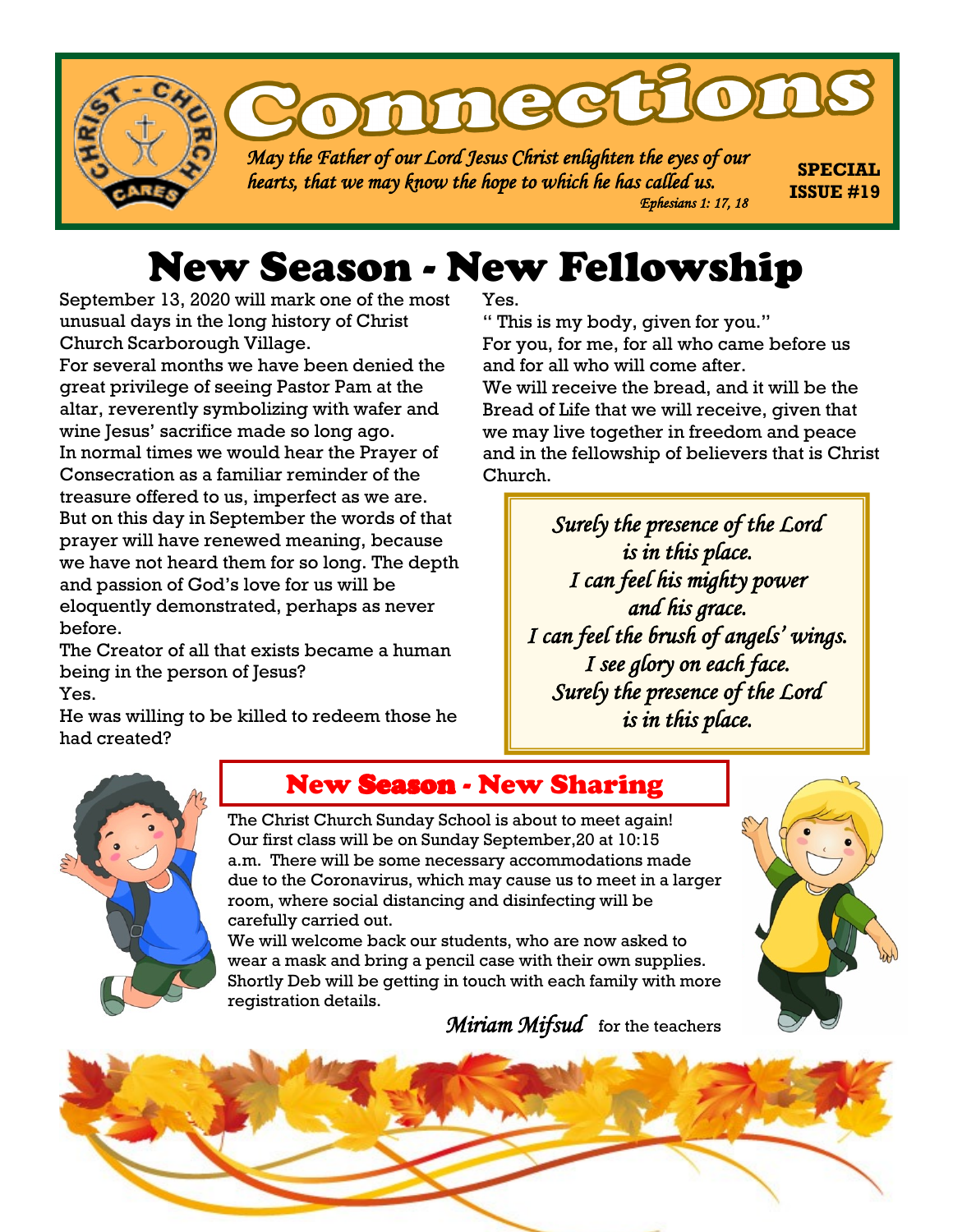## New Season - New Adventure

" I don't like it !" " You mean I have to register to go to church? That's crazy" These are just two of the comments I have heard in the past few weeks, as the members of the fellowship of Christ Church stare at a 'Registration Form'.

### **THE DOORS WERE CLOSED**

By Law in March we had to close our doors – no worship, no activities of any kind. By faith and blessing, we were able to continue our fellowship through online worship, including home hymn singing, inspiring preaching, zoom coffee hours, hundreds of phone calls, and bi-weekly issues of Connections.

### **THE LAW HAS BEEN MODIFIED**

Now the Law has been modified so that we can once again gather to worship. For Public Health reasons, our worship must maintain social distancing, wear masks and keep everything free of Covid-19 through aggressive sanitizing. (personal note-I'm really going to miss singing hymns) Our plans for re-opening our inperson worship have placed a priority on the safety of every person attending.





## **CHRIST CHURCH SCARBOROUGH 155 Markham Road 416-261-4169 M1M 3A1**

**office@christchurchscarborough.com Website**:**www.christchurchscarborough.com**

**JOIN US ON OUR WEBSITE FOR SERVICES NO ZOOM COFFEE HOUR ON AUGUST 30 https://us02web.zoom.us/j/85925792451**

## **ATTENDANCE RECORDS ARE REQUIRED**

The Law also requires that we keep attendance records for possible contact tracing at every service and retain these records for three years safely and in confidence; that's a major Public Health initiative that we should all applaud! We have chosen to have Pre-Worship Registration for a number of reasons;

- you are guaranteed a seat in the worship area
- our contact tracing record can be prepared ahead of time, eliminating delays as you enter the church
- due to the 'limited seating' determined by social distancing, parish leaders need to control our attendance, leaving some space for your guests or visitors.

How long will these conditions last? We don't know, and it's not something we should fret about.

## **A NEW JOURNEY BEGINS**

In the meantime, with the presence and power of the Lord and the faith and love of our fellow Christ Church members, Sunday September 13 will be the start of a new and exciting journey. Whether you'll be with us on Markham Road or worshiping and praising at home, we need to know.

## **YOUR CHOICE MAKES A DIFFERENCE**

As of August 27 we have heard from only onethird of the people on our parish list, and time is growing short for good planning. If you have not yet called the church office, emailed or sent in your Registration Form, please do so today.

Shalom ! God's richest blessings.

 for the Re-opening Task Force *Father Roy*